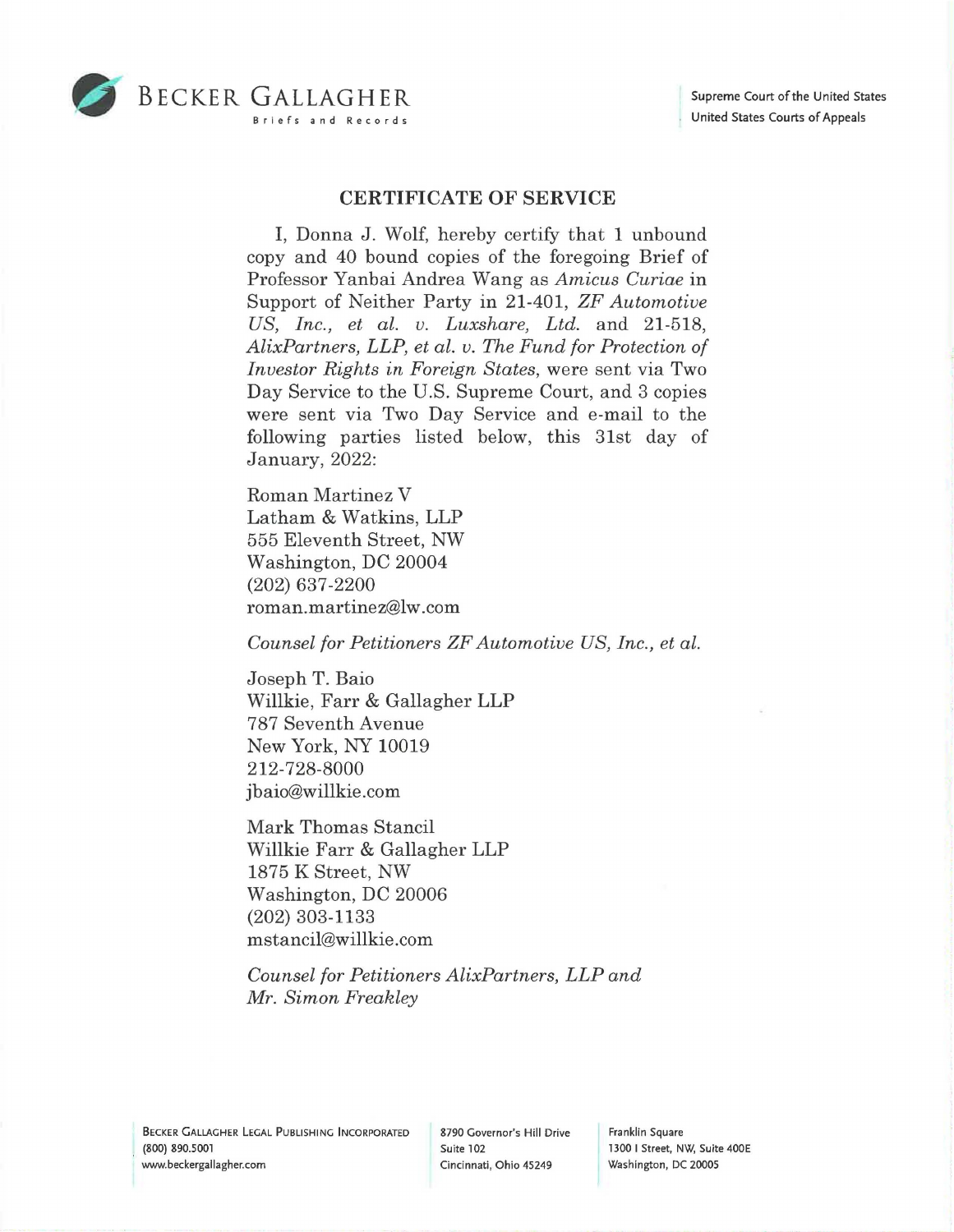Andrew Rhys Davies Allen and Overy LLP 1221 Avenue of the Americas New York, NY 10020 (212) 610-6300 andrewr hys.davies@allenovery.com

*Counsel for Respondent Luxshare, Ltd.* 

Alexander A. Yanos Alston & Bird, LLP 90 Park Avenue New York, NY 10016 (212) 210-9400 alex.yanos@alson.com

*Counsel for Respondent The Fund for Protection of Investor Rights in Foreign States* 

Michael H. McGinley *Counsel of Record*  Dechert LLP 1900 K Street, NW Washington, DC 20006 (202) 261-3300 michael.mcginley@dechert.com

Yanbai Andrea Wang University of Pennsylvania Carey Law School 3501 Sansom Street Philadelphia, PA 19104 (215) 898-6765 yanbai@law.upenn.edu

*Counsel for Amicus Curiae*